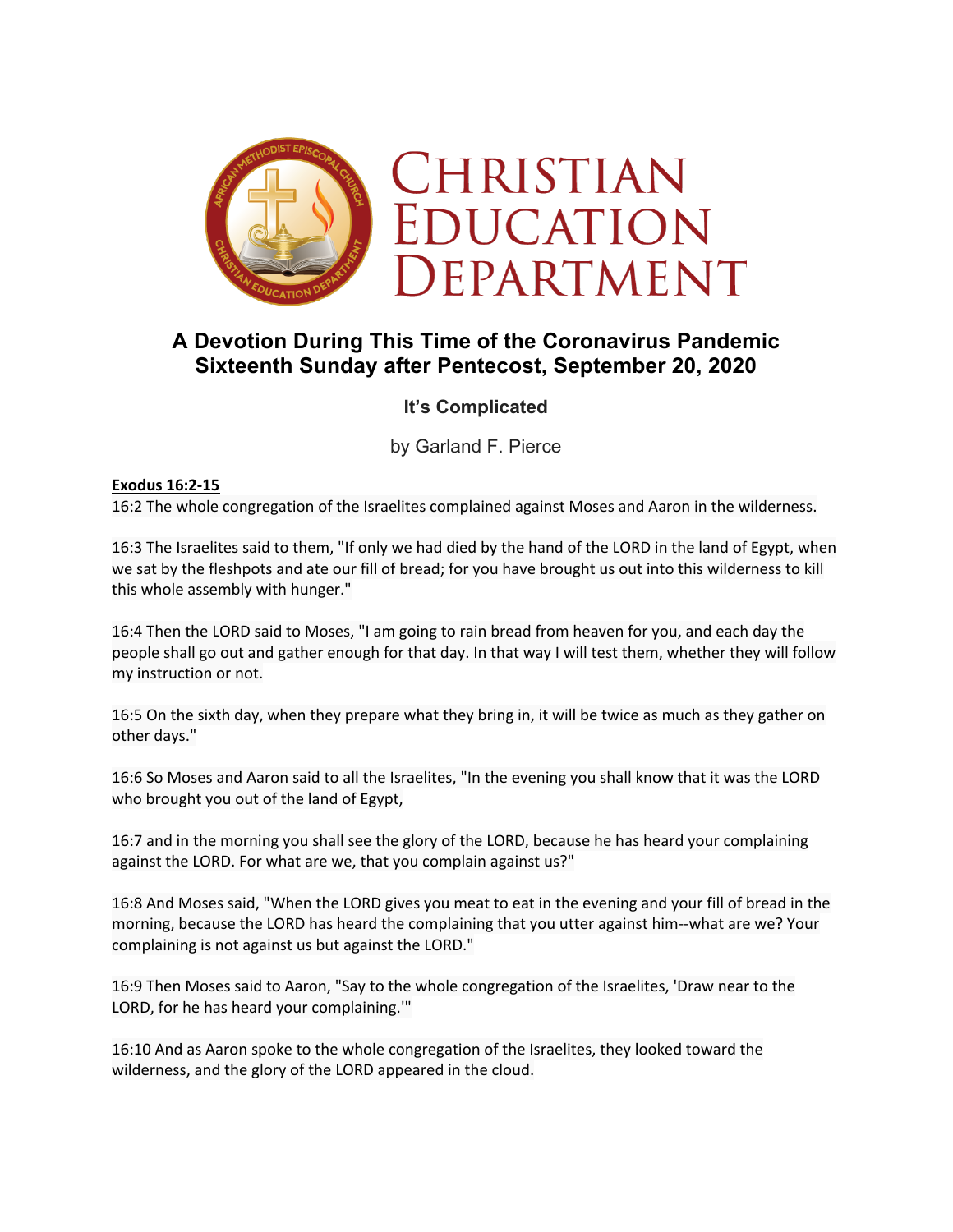16:11 The LORD spoke to Moses and said,

16:12 "I have heard the complaining of the Israelites; say to them, 'At twilight you shall eat meat, and in the morning you shall have your fill of bread; then you shall know that I am the LORD your God.'"

16:13 In the evening quails came up and covered the camp; and in the morning there was a layer of dew around the camp.

16:14 When the layer of dew lifted, there on the surface of the wilderness was a fine flaky substance, as fine as frost on the ground.

16:15 When the Israelites saw it, they said to one another, "What is it?" For they did not know what it was. Moses said to them, "It is the bread that the LORD has given you to eat.

If you are familiar with social media and have viewed the profiles of individuals, you may have run across the category of "relationship status" and read "single", "in relationship with…", or that vague description, "It's complicated."

One might think that if a people desires freedom, then the journey toward it ought to be straightforward. The goal is clear. They know what they have left—bondage and oppression. They know where they are going or where they want to go, even if they do not quite know how to get there—freedom, the Promised Land. However, the truth is the journey toward freedom can be complicated. Life is rarely ever simply black and white; there are gray areas. There are multiple paths, twists and turns, dead-ends and traps. Even in oppressive situations and relationships, sometimes there is comfort in the known that at times looks and feels more appealing than the huge fear of the unknown, even if the unknown ultimately contains the promise of freedom. While on the journey, one never knows just what might come along and trigger us to look back over our shoulders, longing for the past. It's complicated. The journey to freedom might be what we wanted. Exodus might be what we need; but, the journey can be hard. We may not be able to immediately see any provisions. What will be the next meal? Then we remember the fleshpots from which we ate even in the midst of our bondage. We get nostalgic. We get restless. And we begin to complain, "If only we had died by the hand of the LORD in the land of Egypt, when we sat by the fleshpots and ate our fill of bread; for you have brought us out into this wilderness to kill this whole assembly with hunger."

It's complicated! When is complaint the proper and necessary response? What must accompany complaint? To whom must complaints be directed—Moses? Aaron? God? In many cases, policies or the lack thereof seem to be making the casualties and fatalities of this pandemic worse rather than better. To whom should we complain? In what shape should our complaints take letters to our elected officials, protest in the street, a vote casted at the ballot box, a fervent prayer of petition? When is complaint a faithful response? When is complaint a sign of faithlessness and ingratitude?

I cannot quite discern how God hears and understands the complaints of the Israelites; but, what I do know is that God does hear and answer their complaint, saying to Moses, "I have heard the complaining of the Israelites; say to them, 'At twilight you shall eat meat, and in the morning you shall have your fill of bread; then you shall know that I am the LORD your God.'"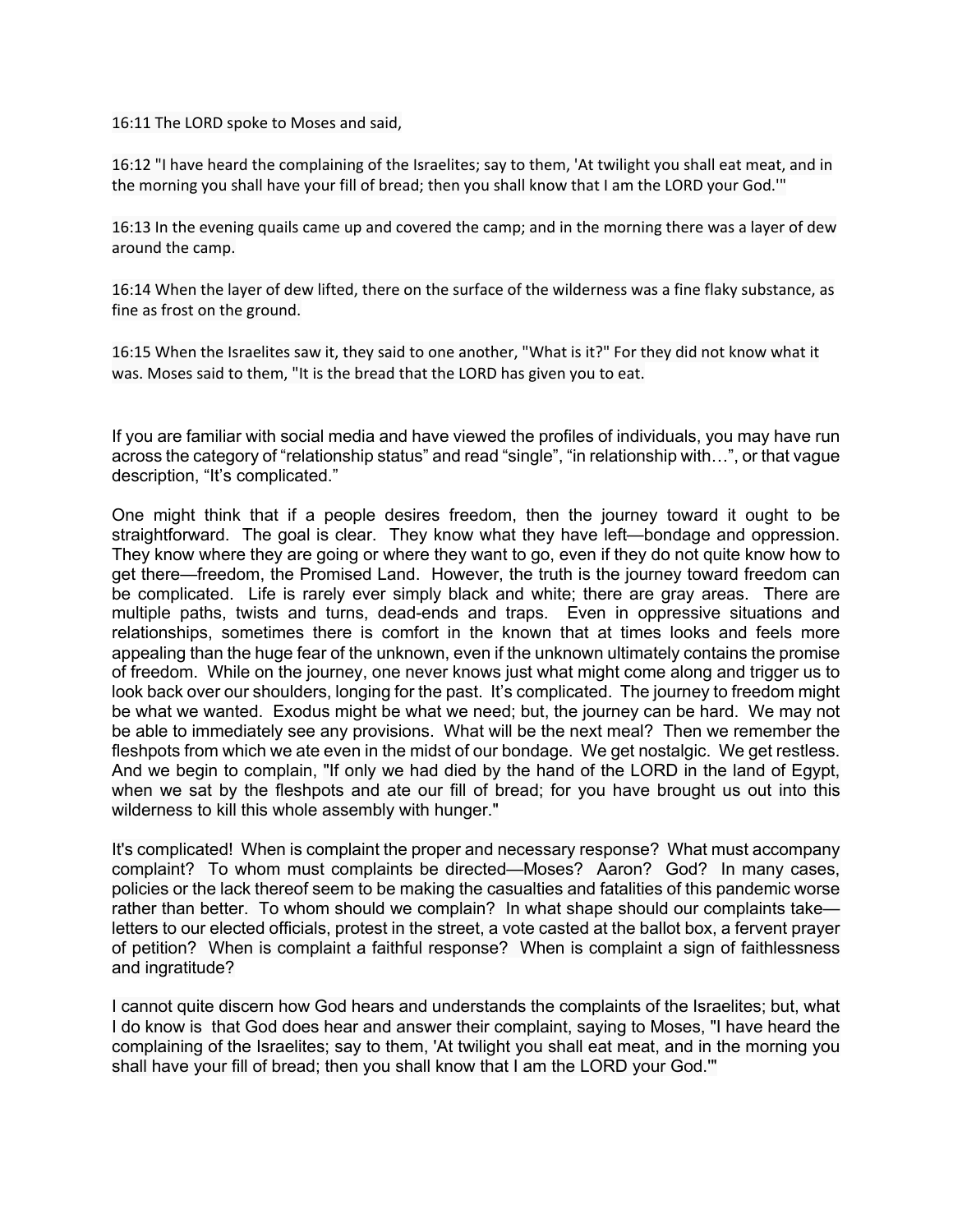And God was faithful to God's word, declaring, reaffirming, and proving that God would keep God's end of the covenant relationship to be their provider, their protector, their guide, and their God. We are living in complicated times. We are complicated people. The problems before us seem complicated and not easily solved with simple solutions. The needed vaccine nor all the needed answers will not likely come neatly or conveniently by November 3<sup>rd</sup> as some would have us believe. But God understands. God knows. God cares. God promises to be our provider, our protector, and our guide on this journey toward freedom and salvation. The LORD promises to be our God.

**TALK:** Take a moment to be silent, reflect, and share (write down)—During this pandemic, have you complaint? What has been your complaint? Was it a faithful response or a sign of a lack of faith or gratitude?

### **PRAY:**

**Almighty God, you have saved your people throughout the ages and protected them in ways which can never be fully understood. Give us the courage to face issues of good and evil within our world with the strength and courage only You can give, and so contribute to Your work for love, justice, and peace in the world. Stir within us faith and gratitude. Guide us on our journey toward freedom and a closer relationship with you. Great Jehovah, feed us until we want no more. We pray in the name of the Bread of Heaven, Jesus. AMEN** 

Adapted from: http://www.netdevotions.org/BExodus%2015,1-12.pdf

#### **ACT:**

1. Based on your reflections from the TALK section, start to think through and make a plan as to how you will help those who shall come behind us understand what it was like to live through these tumultuous times of 2020. *Write down/record the complaints and your prayers!* For those US citizens, here are some practical actions to take: Participate in the current democratic processes (voter registration, voting, completing the 2020 census (**CENSUS DEADLINE: WEDNESDAY, SEPTEMBER 30, 2020**) and encouraging others to do so—See: http://www.amev-alert.org and https://2020census.gov.) For everyone, practice social distancing as much as possible, wash your hands often, and wear face covering to help prevent the spread of COVID-19—See: http://www.amechealth.org.

- 2. See also the activity that accompanies this devotion.
- 3. Revisit the Psalm 23 Challenge first issued as part of the March 22, 2020 set of resources.

**Song:**

## Guide Me, O Thou Great Jehovah AMEC Hymnal, #53

1. Guide me, O Thou great Je-ho-vah, Pil-grim through this bar-ren land; I am weak, but Thou art might-y,